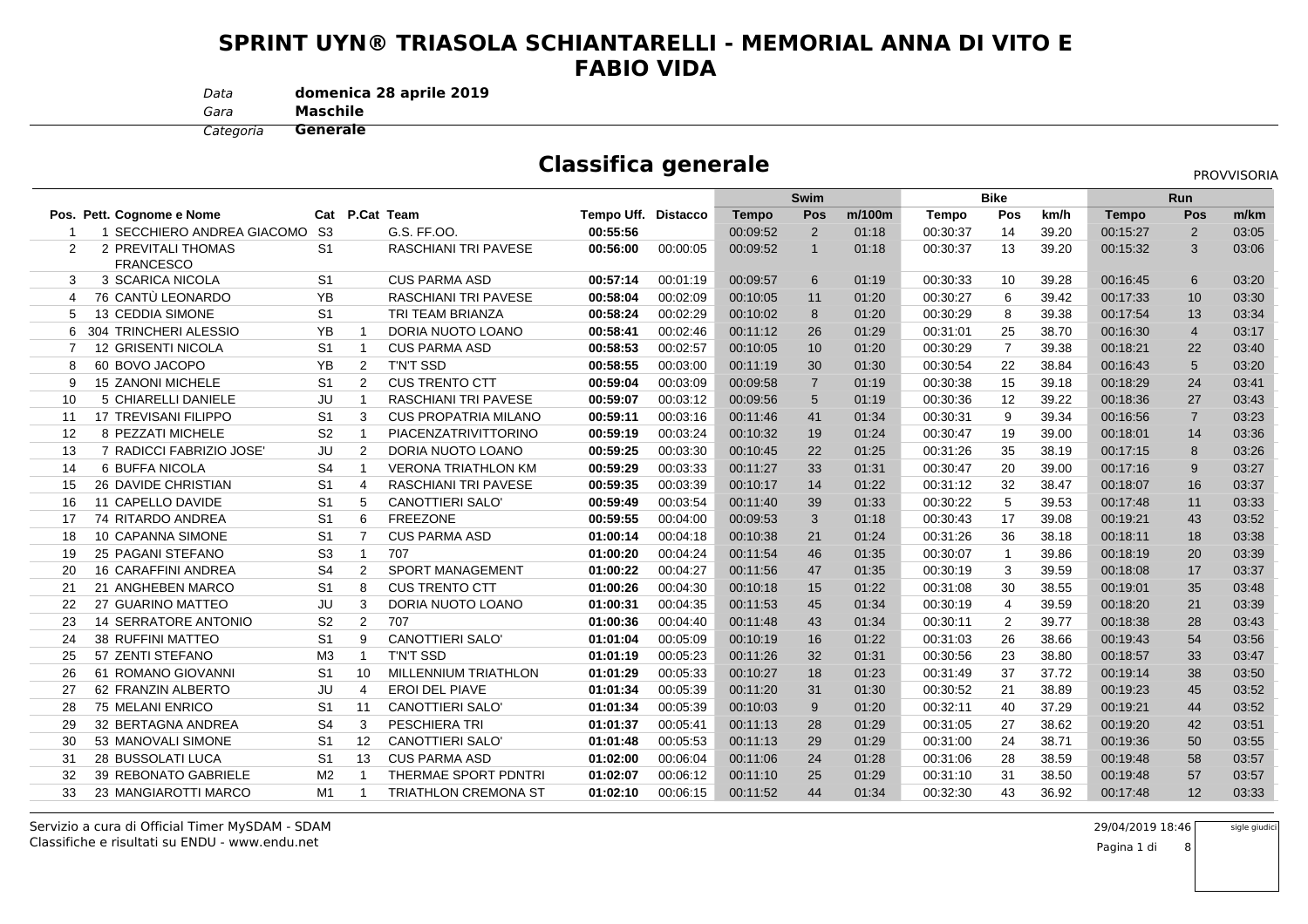PROVVISORIA

|    |                                 |                |                |                             |            |                 | <b>Swim</b>  |                | <b>Bike</b> |              |     | Run   |              |     |       |
|----|---------------------------------|----------------|----------------|-----------------------------|------------|-----------------|--------------|----------------|-------------|--------------|-----|-------|--------------|-----|-------|
|    | Pos. Pett. Cognome e Nome       | Cat            |                | P.Cat Team                  | Tempo Uff. | <b>Distacco</b> | <b>Tempo</b> | Pos            | m/100m      | <b>Tempo</b> | Pos | km/h  | <b>Tempo</b> | Pos | m/km  |
| 34 | <b>45 SALI MATTEO</b>           | S <sub>1</sub> | 14             | K3 CREMONA                  | 01:02:13   | 00:06:18        | 00:10:16     | 13             | 01:22       | 00:32:05     | 39  | 37.40 | 00:19:53     | 62  | 03:58 |
| 35 | 9 INGRILLI' FLAVIO              | JU             | 5              | RASCHIANI TRI PAVESE        | 01:02:19   | 00:06:24        | 00:09:53     | $\overline{4}$ | 01:19       | 00:30:41     | 16  | 39.11 | 00:21:46     | 125 | 04:21 |
| 36 | 52 RIZZARDI ALFREDO             | M <sub>3</sub> | $\overline{2}$ | <b>CANOTTIERI SALO</b>      | 01:02:22   | 00:06:26        | 00:11:33     | 35             | 01:32       | 00:30:45     | 18  | 39.03 | 00:20:04     | 66  | 04:00 |
| 37 | 30 DE CARLI TOMMASO             | S <sub>2</sub> | 3              | <b>CUS TRENTO CTT</b>       | 01:02:28   | 00:06:33        | 00:11:12     | 27             | 01:29       | 00:31:07     | 29  | 38.57 | 00:20:10     | 67  | 04:01 |
| 38 | 33 ABATI ALBERTO                | S4             | $\overline{4}$ | 707                         | 01:02:51   | 00:06:56        | 00:11:06     | 23             | 01:28       | 00:31:14     | 33  | 38.42 | 00:20:32     | 75  | 04:06 |
| 39 | 24 MAROLLA ANDREA               | S <sub>2</sub> | $\overline{4}$ | <b>CUS TRENTO CTT</b>       | 01:02:58   | 00:07:03        | 00:10:35     | 20             | 01:24       | 00:33:43     | 73  | 35.60 | 00:18:41     | 29  | 03:44 |
| 40 | 22 BUSSO NICOLO                 | JU             | 6              | DORIA NUOTO LOANO           | 01:03:12   | 00:07:16        | 00:10:06     | 12             | 01:20       | 00:31:17     | 34  | 38.36 | 00:21:49     | 128 | 04:21 |
| 41 | <b>42 TURRINA MARCO</b>         | M <sub>2</sub> | $\overline{2}$ | <b>DESENZANO TRIATHLON</b>  | 01:03:15   | 00:07:19        | 00:10:26     | 17             | 01:23       | 00:31:56     | 38  | 37.59 | 00:20:53     | 84  | 04:10 |
| 42 | 18 AVI VALENTINO                | S <sub>1</sub> | 15             | <b>TRAGUARDO VOLANTE</b>    | 01:03:26   | 00:07:30        | 00:11:46     | 42             | 01:34       | 00:32:39     | 45  | 36.75 | 00:19:02     | 36  | 03:48 |
| 43 | 40 POLLA WALTER                 | M <sub>2</sub> | 3              | TRI ALTO ADIGE              | 01:03:33   | 00:07:37        | 00:13:06     | 83             | 01:44       | 00:32:21     | 41  | 37.10 | 00:18:06     | 15  | 03:37 |
| 44 | 54 RONCHI HERMES                | M1             | $\overline{2}$ | ASD 226 TRIATHLON V.        | 01:03:38   | 00:07:43        | 00:11:36     | 37             | 01:32       | 00:30:35     | 11  | 39.25 | 00:21:29     | 110 | 04:17 |
| 45 | 73 ALBINI ACHILLE               | M <sub>2</sub> | $\overline{4}$ | RHO TRIATHLON CLUB          | 01:04:14   | 00:08:19        | 00:13:06     | 81             | 01:44       | 00:32:24     | 42  | 37.04 | 00:18:45     | 32  | 03:44 |
| 46 | 56 TOSO LORENZO                 | JU             | $\overline{7}$ | CANOTRIATHLON               | 01:04:39   | 00:08:44        | 00:12:09     | 51             | 01:37       | 00:33:31     | 65  | 35.81 | 00:19:00     | 34  | 03:47 |
| 47 | 34 BROZ WERNER                  | M <sub>2</sub> | 5              | CANOTRIATHLON               | 01:04:48   | 00:08:53        | 00:13:09     | 91             | 01:45       | 00:33:15     | 57  | 36.09 | 00:18:25     | 23  | 03:40 |
| 48 | <b>20 CATTANEO LUCA</b>         | S <sub>2</sub> | 5              | <b>TRIATHLON CREMONA ST</b> | 01:04:56   | 00:09:01        | 00:13:45     | 125            | 01:49       | 00:32:40     | 46  | 36.74 | 00:18:32     | 25  | 03:42 |
| 49 | 31 MANFREDINI MAURIZIO          | M <sub>3</sub> | 3              | <b>TRIATHLON CREMONA ST</b> | 01:05:01   | 00:09:06        | 00:13:08     | 87             | 01:45       | 00:33:22     | 61  | 35.97 | 00:18:32     | 26  | 03:42 |
| 50 | 65 VANINETTI ANDREA             | YB             | 3              | ASD 226 TRIATHLON V.        | 01:05:11   | 00:09:15        | 00:11:39     | 38             | 01:33       | 00:32:49     | 52  | 36.58 | 00:20:44     | 80  | 04:08 |
| 51 | 41 MORETTI ALESSANDRO           | M <sub>2</sub> | 6              | <b>CANOTTIERI SALO</b>      | 01:05:17   | 00:09:22        | 00:12:50     | 71             | 01:42       | 00:32:44     | 49  | 36.67 | 00:19:44     | 55  | 03:56 |
| 52 | 43 GOBATTI STEFANO              | M1             | 3              | PROGETTO VISTA TRIAT        | 01:05:22   | 00:09:26        | 00:13:32     | 114            | 01:48       | 00:33:34     | 66  | 35.76 | 00:18:17     | 19  | 03:39 |
| 53 | 66 DECANO VINCENZO              | M <sub>2</sub> | $\overline{7}$ | TRI RACE ROCK TEAM          | 01:05:27   | 00:09:31        | 00:12:17     | 56             | 01:38       | 00:33:24     | 62  | 35.93 | 00:19:46     | 56  | 03:57 |
| 54 | 59 HOCHSTETTER MATTEO           | S <sub>2</sub> | 6              | <b>TRAGUARDO VOLANTE</b>    | 01:05:30   | 00:09:35        | 00:12:58     | 75             | 01:43       | 00:32:41     | 48  | 36.72 | 00:19:52     | 60  | 03:58 |
| 55 | 106 CASTAGNOLA RENATO ALONSO S3 |                | 2              | <b>VENUS TRIATHLON</b>      | 01:05:39   | 00:09:44        | 00:13:24     | 107            | 01:47       | 00:32:36     | 44  | 36.82 | 00:19:40     | 53  | 03:55 |
| 56 | 44 MARCHESINI ANDREA            | M1             | 4              | <b>TRAGUARDO VOLANTE</b>    | 01:05:49   | 00:09:53        | 00:12:16     | 55             | 01:38       | 00:33:20     | 60  | 36.01 | 00:20:13     | 68  | 04:02 |
| 57 | 96 ACERBI DANIEL                | M <sub>1</sub> | 5              | MILLENNIUM TRIATHLON        | 01:05:52   | 00:09:57        | 00:13:50     | 130            | 01:50       | 00:32:48     | 51  | 36.59 | 00:19:15     | 39  | 03:50 |
| 58 | 58 MIRANDOLA NICOLA             | S <sub>2</sub> | $\overline{7}$ | <b>VERONA TRIATHLON KM</b>  | 01:05:53   | 00:09:57        | 00:13:10     | 93             | 01:45       | 00:33:38     | 70  | 35.68 | 00:19:05     | 37  | 03:48 |
| 59 | 94 BEDON FRANCESCO              | M1             | 6              | <b>3K TEAM</b>              | 01:05:58   | 00:10:03        | 00:13:39     | 120            | 01:49       | 00:33:36     | 68  | 35.72 | 00:18:44     | 31  | 03:44 |
| 60 | 29 MORI FRANCESCO               | S <sub>2</sub> | 8              | MILLENNIUM TRIATHLON        | 01:06:02   | 00:10:07        | 00:12:09     | 53             | 01:37       | 00:33:16     | 58  | 36.09 | 00:20:38     | 78  | 04:07 |
| 61 | 51 MERICI ANDREA                | S <sub>3</sub> | 3              | <b>CANOTTIERI SALO</b>      | 01:06:06   | 00:10:11        | 00:11:44     | 40             | 01:33       | 00:33:58     | 79  | 35.33 | 00:20:25     | 73  | 04:04 |
| 62 | 50 LUPPI IVAN                   | S <sub>3</sub> | $\overline{4}$ | <b>CANOTRIATHLON</b>        | 01:06:27   | 00:10:32        | 00:12:04     | 49             | 01:36       | 00:33:37     | 69  | 35.71 | 00:20:48     | 82  | 04:09 |
| 63 | 67 TESTA MATTIA                 | S <sub>2</sub> | 9              | <b>CANOTRIATHLON</b>        | 01:06:27   | 00:10:32        | 00:12:09     | 52             | 01:37       | 00:33:28     | 64  | 35.87 | 00:20:52     | 83  | 04:10 |
| 64 | 120 ANTONIOLI ILARIO            | S <sub>2</sub> | 10             | <b>FREEZONE</b>             | 01:06:37   | 00:10:42        | 00:14:30     | 156            | 01:55       | 00:32:41     | 47  | 36.73 | 00:19:27     | 48  | 03:53 |
| 65 | <b>37 ROMAN GIULIO</b>          | M <sub>2</sub> | 8              | <b>TEAM ELEMENTS</b>        | 01:06:40   | 00:10:45        | 00:13:07     | 86             | 01:44       | 00:33:57     | 78  | 35.35 | 00:19:37     | 51  | 03:55 |
| 66 | 93 SPOSITO ANDREA               | S <sub>4</sub> | 5              | THERMAE SPORT PDNTRI        | 01:06:40   | 00:10:45        | 00:13:12     | 95             | 01:45       | 00:34:04     | 83  | 35.23 | 00:19:25     | 47  | 03:52 |
| 67 | 101 GANDA ALESSANDRO            | S <sub>2</sub> | 11             | CANOTRIATHLON               | 01:06:51   | 00:10:56        | 00:12:21     | 61             | 01:38       | 00:33:45     | 74  | 35.57 | 00:20:46     | 81  | 04:09 |
| 68 | 99 MARIOTTI MARIANO             | M1             | $\overline{7}$ | T.D. CREMONA                | 01:07:00   | 00:11:05        | 00:13:00     | 78             | 01:43       | 00:34:23     | 91  | 34.91 | 00:19:38     | 52  | 03:55 |
| 69 | 70 NICOLA ANDREA                | M <sub>2</sub> | 9              | <b>CUS PARMA ASD</b>        | 01:07:02   | 00:11:06        | 00:12:18     | 58             | 01:38       | 00:33:25     | 63  | 35.92 | 00:21:20     | 99  | 04:15 |
| 70 | 68 VITALI LORENZO               | YB             | $\overline{4}$ | DORIA NUOTO LOANO           | 01:07:14   | 00:11:19        | 00:12:11     | 54             | 01:37       | 00:33:16     | 59  | 36.08 | 00:21:49     | 127 | 04:21 |
| 71 | 90 GHIZZONI SAMUELE             | S <sub>3</sub> | 5              | DORIA NUOTO LOANO           | 01:07:24   | 00:11:29        | 00:12:50     | 70             | 01:42       | 00:33:09     | 55  | 36.20 | 00:21:26     | 107 | 04:17 |
| 72 | 84 GOTTARDI STEFANO             | M4             | $\overline{1}$ | DESENZANO TRIATHLON         | 01:07:41   | 00:11:46        | 00:12:59     | 76             | 01:43       | 00:34:25     | 93  | 34.87 | 00:20:17     | 72  | 04:03 |
| 73 | 83 BELLORIO TOMMASO             | M1             | 8              | <b>TRAGUARDO VOLANTE</b>    | 01:07:48   | 00:11:52        | 00:13:06     | 82             | 01:44       | 00:33:05     | 54  | 36.28 | 00:21:38     | 117 | 04:19 |
| 74 | 63 CAPELLI EMILIANO             | M1             | 9              | K3 CREMONA                  | 01:07:51   | 00:11:56        | 00:12:55     | 74             | 01:43       | 00:34:18     | 88  | 35.00 | 00:20:39     | 79  | 04:07 |

Classifiche e risultati su ENDU - www.endu.netServizio a cura di Official Timer MySDAM - SDAM

 29/04/2019 18:46 sigle giudici

8

Pagina 2 di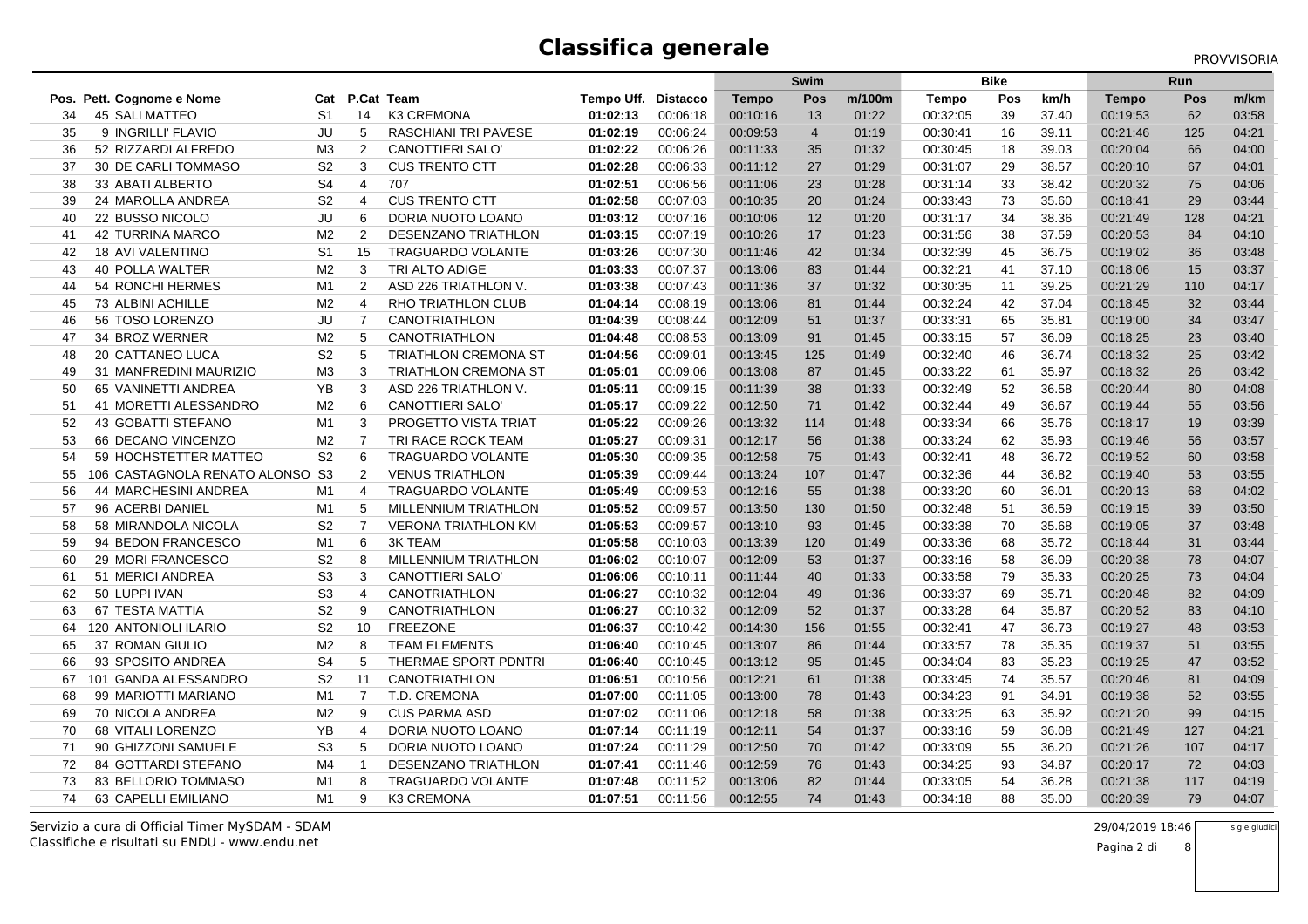PROVVISORIA

|     |                                  |                |                         |                             |            |                 | <b>Swim</b>  |                | <b>Bike</b> |              |             | <b>Run</b> |              |              |       |
|-----|----------------------------------|----------------|-------------------------|-----------------------------|------------|-----------------|--------------|----------------|-------------|--------------|-------------|------------|--------------|--------------|-------|
|     | Pos. Pett. Cognome e Nome        | Cat            |                         | P.Cat Team                  | Tempo Uff. | <b>Distacco</b> | <b>Tempo</b> | Pos            | m/100m      | <b>Tempo</b> | Pos         | km/h       | <b>Tempo</b> | Pos          | m/km  |
| 75  | 110 VERONESE IGOR                | M <sub>1</sub> | 10                      | <b>CUS TRENTO CTT</b>       | 01:07:51   | 00:11:56        | 00:12:08     | 50             | 01:36       | 00:35:10     | 110         | 34.13      | 00:20:35     | 76           | 04:06 |
| 76  | 91 DE NARDI ALESSIO              | M3             | $\overline{\mathbf{4}}$ | <b>CUS TRENTO CTT</b>       | 01:07:53   | 00:11:58        | 00:12:44     | 64             | 01:41       | 00:33:55     | 77          | 35.39      | 00:21:14     | 93           | 04:14 |
| 77  | 87 BOSIO ALESSANDRO              | M <sub>3</sub> | 5                       | <b>LC BOZEN</b>             | 01:07:59   | 00:12:03        | 00:13:04     | 80             | 01:44       | 00:34:19     | 89          | 34.98      | 00:20:37     | 77           | 04:07 |
| 78  | 92 CORSINI GIUSEPPE              | S <sub>4</sub> | 6                       | <b>ALL TRI SPORTS</b>       | 01:08:01   | 00:12:05        | 00:13:48     | 126            | 01:50       | 00:34:00     | 80          | 35.31      | 00:20:13     | 69           | 04:02 |
| 79  | 98 AMIGHINI ALDO                 | M3             | 6                       | <b>TRAGUARDO VOLANTE</b>    | 01:08:07   | 00:12:12        | 00:13:22     | 105            | 01:46       | 00:32:45     | 50          | 36.65      | 00:22:01     | 139          | 04:24 |
| 80  | 85 PASETTO ANDREA                | M <sub>3</sub> | $\overline{7}$          | <b>VERONA TRIATHLON KM</b>  | 01:08:07   | 00:12:12        | 00:12:52     | 72             | 01:42       | 00:33:12     | 56          | 36.14      | 00:22:04     | 140          | 04:24 |
| 81  | 71 CRUCITTI PAOLO                | S <sub>4</sub> | $\overline{7}$          | CANOTRIATHLON               | 01:08:30   | 00:12:34        | 00:13:30     | 111            | 01:47       | 00:35:08     | 109         | 34.16      | 00:19:52     | 61           | 03:58 |
| 82  | <b>158 TARAGNI SAMUEL</b>        | S <sub>3</sub> | 6                       | DOCTORBIKE TRIATHLON        | 01:08:33   | 00:12:38        | 00:13:18     | 101            | 01:46       | 00:34:01     | 81          | 35.29      | 00:21:15     | 94           | 04:14 |
| 83  | 46 GALLARATI LOCATELLI MATTEO S3 |                | $\overline{7}$          | <b>FERALPI TRIATHLON</b>    | 01:08:44   | 00:12:48        | 00:12:29     | 62             | 01:39       | 00:36:00     | 117         | 33.35      | 00:20:16     | 71           | 04:03 |
| 84  | 100 GORETTI CHRISTIAN            | M <sub>3</sub> | 8                       | TRI ALTO ADIGE              | 01:09:01   | 00:13:05        | 00:13:13     | 97             | 01:45       | 00:34:11     | 84          | 35.11      | 00:21:38     | 115          | 04:19 |
| 85  | 107 ZUBANI FABIO                 | S <sub>4</sub> | 8                       | <b>FLANDRES LOVE SPORTL</b> | 01:09:04   | 00:13:08        | 00:13:41     | 121            | 01:49       | 00:34:13     | 85          | 35.08      | 00:21:11     | 89           | 04:14 |
| 86  | 303 MELONI ERMES                 | M1             | 11                      | DESENZANO TRIATHLON         | 01:09:08   | 00:13:13        | 00:12:46     | 66             | 01:42       | 00:37:07     | 134         | 32.34      | 00:19:16     | 41           | 03:51 |
| 87  | 118 BODEI PAOLO                  | M <sub>1</sub> | 12                      | <b>FLANDRES LOVE SPORTL</b> | 01:09:10   | 00:13:14        | 00:14:49     | 176            | 01:58       | 00:34:52     | 104         | 34.43      | 00:19:29     | 49           | 03:53 |
| 88  | 89 GIANELLI NICOLA               | M <sub>2</sub> | 10                      | PESCHIERA TRI               | 01:09:15   | 00:13:19        | 00:14:57     | 182            | 01:59       | 00:35:35     | 114         | 33.73      | 00:18:43     | 30           | 03:44 |
| 89  | 134 BIGHELLI MICHELE             | S <sub>4</sub> | 9                       | PESCHIERA TRI               | 01:09:22   | 00:13:27        | 00:13:22     | 104            | 01:46       | 00:34:33     | 96          | 34.74      | 00:21:28     | 109          | 04:17 |
| 90  | 97 ZAPPAROLI DAVIDE              | M <sub>2</sub> | 11                      | <b>CANOTRIATHLON</b>        | 01:09:30   | 00:13:35        | 00:13:08     | 90             | 01:45       | 00:34:01     | 82          | 35.28      | 00:22:21     | 150          | 04:28 |
| 91  | 124 ARISI GIUSEPPE               | M4             | 2                       | <b>VIADANA TRIATHLON</b>    | 01:09:35   | 00:13:39        | 00:14:39     | 167            | 01:57       | 00:33:53     | 76          | 35.42      | 00:21:03     | 88           | 04:12 |
| 92  | 131 ALDROVANDI MARCO             | S <sub>2</sub> | 12                      | <b>CANOTRIATHLON</b>        | 01:09:35   | 00:13:40        | 00:13:22     | 106            | 01:46       | 00:34:38     | 98          | 34.65      | 00:21:35     | 114          | 04:18 |
| 93  | <b>135 GHISANI RENATO</b>        | M <sub>2</sub> | $12 \overline{ }$       | <b>TRIATHLON CREMONA ST</b> | 01:09:41   | 00:13:46        | 00:11:59     | 48             | 01:35       | 00:35:31     | 113         | 33.80      | 00:22:12     | 147          | 04:26 |
|     | 94 114 RODELLA DAVIDE            | M <sub>2</sub> | 13                      | CANOTRIATHLON               | 01:09:43   | 00:13:48        | 00:14:51     | 177            | 01:58       | 00:33:41     | 71          | 35.63      | 00:21:12     | 91           | 04:14 |
| 95  | 231 SOGGIORNI FABRIZIO           | M2             | 14                      | PROGETTO VISTA TRIAT        | 01:09:44   | 00:13:48        | 00:12:50     | 69             | 01:42       | 00:36:40     | 128         | 32.73      | 00:20:15     | 70           | 04:02 |
| 96  | 119 TIEFENTHALER GIANNI          | M <sub>2</sub> | 15                      | <b>CUS TRENTO CTT</b>       | 01:09:44   | 00:13:49        | 00:13:33     | 116            | 01:48       | 00:36:12     | 119         | 33.15      | 00:20:00     | 64           | 03:59 |
| 97  | 103 CALINI LORENZO               | M1             | 13                      | DESENZANO TRIATHLON         | 01:09:48   | 00:13:53        | 00:13:30     | 110            | 01:47       | 00:35:08     | 108         | 34.17      | 00:21:12     | 90           | 04:14 |
| 98  | 125 RONCADA ENRICO               | M <sub>2</sub> | 16                      | <b>FUMANE TRIATHLON</b>     | 01:09:50   | 00:13:54        | 00:13:27     | 108            | 01:47       | 00:33:50     | 75          | 35.47      | 00:22:33     | 152          | 04:30 |
| 99  | 130 MARTIN ALEXANDER             | S <sub>3</sub> | 8                       | ASD 226 TRIATHLON V.        | 01:09:53   | 00:13:57        | 00:14:48     | 174            | 01:58       | 00:33:42     | 72          | 35.61      | 00:21:23     | 104          | 04:16 |
| 100 | 282 BATTAINI FRANCO              | M <sub>2</sub> | 17                      | <b>MILLENNIUM TRIATHLON</b> | 01:09:56   | 00:14:00        | 00:13:00     | 77             | 01:43       | 00:36:55     | 132         | 32.52      | 00:20:02     | 65           | 04:00 |
| 101 | 88 ZANINI DARIO                  | M4             | 3                       | 707                         | 01:09:57   | 00:14:02        | 00:12:48     | 68             | 01:42       | 00:35:04     | 106         | 34.22      | 00:22:05     | 142          | 04:25 |
| 102 | <b>122 MARGIONTI MATTEO</b>      | <b>YB</b>      | 5                       | S.S.D. SCHIANTARELLI        | 01:10:00   | 00:14:05        | 00:11:30     | 34             | 01:31       | 00:35:54     | 116         | 33.44      | 00:22:37     | 158          | 04:31 |
| 103 | 116 LIBANORA LUCA                | M4             | $\overline{4}$          | A <sub>3</sub>              | 01:10:13   | 00:14:18        | 00:14:26     | $\overline{0}$ | 01:55       | 00:32:56     | $\mathbf 0$ | 36.45      | 00:22:52     | $\mathbf{0}$ | 04:34 |
| 104 | 105 PAVARANI LUCA                | M2             | 18                      | <b>CUS PARMA ASD</b>        | 01:10:17   | 00:14:21        | 00:14:26     | 153            | 01:55       | 00:32:56     | 53          | 36.45      | 00:22:56     | 168          | 04:35 |
| 105 | 95 GIOVANNOZZI LORENZO           | M <sub>3</sub> | 9                       | DESENZANO TRIATHLON         | 01:10:19   | 00:14:24        | 00:13:57     | 136            | 01:51       | 00:34:39     | 99          | 34.65      | 00:21:44     | 123          | 04:20 |
| 106 | 141 MARABELLO DAMIANO            | M1             | 14                      | <b>VERONA TRIATHLON KM</b>  | 01:10:26   | 00:14:30        | 00:13:17     | 100            | 01:46       | 00:34:33     | 97          | 34.74      | 00:22:37     | 157          | 04:31 |
| 107 | 55 AVI PAOLO                     | M4             | 5                       | <b>TRAGUARDO VOLANTE</b>    | 01:10:26   | 00:14:31        | 00:13:51     | 132            | 01:50       | 00:34:52     | 105         | 34.42      | 00:21:44     | 124          | 04:20 |
| 108 | 108 STAFETTA CRISTIAN            | M1             | 15                      | CANOTRIATHLON               | 01:10:34   | 00:14:38        | 00:13:29     | 109            | 01:47       | 00:34:30     | 94          | 34.78      | 00:22:35     | 155          | 04:31 |
| 109 | 137 PAIARDI MAURIZIO             | M <sub>1</sub> | 16                      | TRIATHLON CREMONA ST        | 01:10:34   | 00:14:38        | 00:14:21     | 147            | 01:54       | 00:34:13     | 86          | 35.08      | 00:22:00     | 138          | 04:24 |
| 110 | 115 MIRANDOLA DARIO              | M <sub>2</sub> | 19                      | <b>FUMANE TRIATHLON</b>     | 01:10:40   | 00:14:45        | 00:15:00     | 184            | 01:59       | 00:33:35     | 67          | 35.74      | 00:22:06     | 143          | 04:25 |
| 111 | 128 CORNINI GUGLIELMO            | S <sub>3</sub> | 9                       | <b>BLACK BART</b>           | 01:10:44   | 00:14:49        | 00:14:07     | 140            | 01:52       | 00:34:31     | 95          | 34.78      | 00:22:07     | 144          | 04:25 |
| 112 | 181 TRAZZI MARTINO               | S <sub>1</sub> | 16                      | <b>T'N'T SSD</b>            | 01:10:49   | 00:14:53        | 00:12:45     | 65             | 01:42       | 00:36:47     | 131         | 32.63      | 00:21:17     | 98           | 04:15 |
| 113 | 86 BERTUZZO GIANLUCA             | S <sub>2</sub> | 13                      | <b>DESENZANO TRIATHLON</b>  | 01:10:57   | 00:15:02        | 00:14:59     | 183            | 01:59       | 00:34:45     | 101         | 34.54      | 00:21:14     | 92           | 04:14 |
| 114 | <b>BOTTARELLI DIEGO</b><br>104   | M <sub>2</sub> | 20                      | K3 CREMONA                  | 01:11:00   | 00:15:04        | 00:14:32     | 158            | 01:56       | 00:35:12     | 111         | 34.09      | 00:21:16     | 96           | 04:15 |
|     | 115 121 ASSANDRI ALBERTO         | M <sub>2</sub> | 21                      | <b>TRIATHLON CREMONA ST</b> | 01:11:13   | 00:15:17        | 00:13:33     | 115            | 01:48       | 00:35:07     | 107         | 34.18      | 00:22:34     | 154          | 04:30 |

Classifiche e risultati su ENDU - www.endu.netServizio a cura di Official Timer MySDAM - SDAM

 29/04/2019 18:46 sigle giudici

8

Pagina 3 di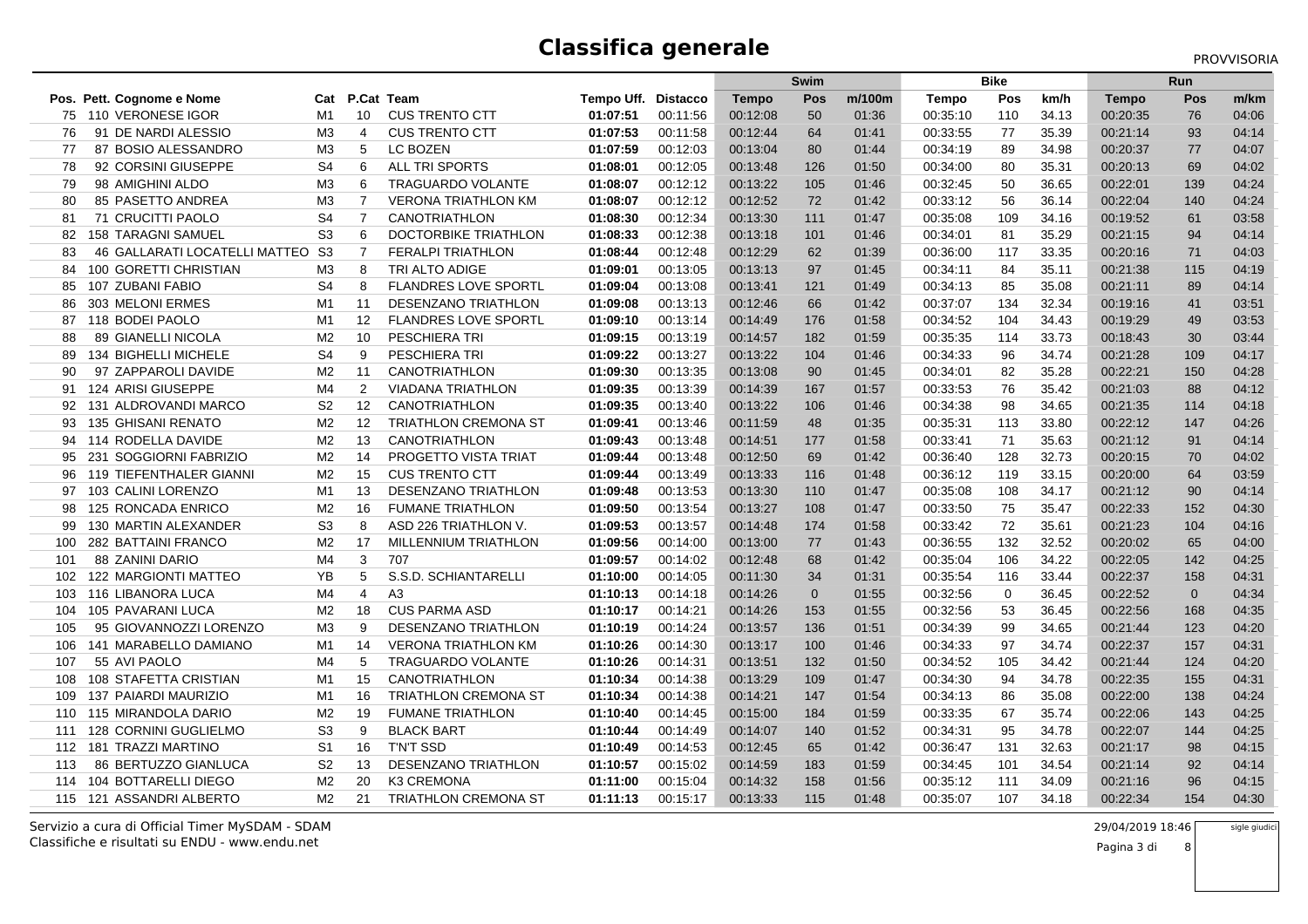PROVVISORIA

|                                        |                |                         |                             |            |                 | <b>Swim</b>  |            | <b>Bike</b> |              |     | <b>Run</b> |              |     |       |
|----------------------------------------|----------------|-------------------------|-----------------------------|------------|-----------------|--------------|------------|-------------|--------------|-----|------------|--------------|-----|-------|
| Pos. Pett. Cognome e Nome              | Cat            |                         | P.Cat Team                  | Tempo Uff. | <b>Distacco</b> | <b>Tempo</b> | <b>Pos</b> | m/100m      | <b>Tempo</b> | Pos | km/h       | <b>Tempo</b> | Pos | m/km  |
| 132 CUCCHINI ANDREA<br>116             | S <sub>4</sub> | 10                      | ASD 226 TRIATHLON V.        | 01:11:20   | 00:15:25        | 00:14:49     | 175        | 01:58       | 00:34:51     | 102 | 34.45      | 00:21:41     | 120 | 04:20 |
| 248 PRANDI GIOVANNI<br>117             | S <sub>3</sub> | 10                      | MILLENNIUM TRIATHLON        | 01:11:36   | 00:15:40        | 00:13:49     | 128        | 01:50       | 00:37:55     | 146 | 31.65      | 00:19:52     | 59  | 03:58 |
| <b>140 ROVATTI MASSIMILIANO</b><br>118 | M <sub>3</sub> | 10                      | <b>DESENZANO TRIATHLON</b>  | 01:11:36   | 00:15:41        | 00:13:07     | 85         | 01:44       | 00:36:32     | 122 | 32.86      | 00:21:58     | 136 | 04:23 |
| 112 TORTIMA NICOLA<br>119              | M <sub>2</sub> | 22                      | PESCHIERA TRI               | 01:11:37   | 00:15:41        | 00:12:36     | 63         | 01:40       | 00:35:28     | 112 | 33.84      | 00:23:33     | 184 | 04:42 |
| <b>152 NICOLIS MARCO</b><br>120        | M <sub>3</sub> | 11                      | <b>PESCHIERA TRI</b>        | 01:11:52   | 00:15:57        | 00:13:14     | 98         | 01:45       | 00:34:41     | 100 | 34.61      | 00:23:58     | 200 | 04:47 |
| <b>48 SEGAT RENATO</b><br>121          | M4             | 6                       | <b>EROI DEL PIAVE</b>       | 01:12:00   | 00:16:05        | 00:15:39     | 197        | 02:05       | 00:36:59     | 133 | 32.46      | 00:19:24     | 46  | 03:52 |
| 113 FRATI LORENZO<br>122               | M3             | 12                      | <b>CUS PARMA ASD</b>        | 01:12:02   | 00:16:07        | 00:13:38     | 118        | 01:48       | 00:34:15     | 87  | 35.04      | 00:24:10     | 211 | 04:49 |
| 138 RONCA STEFANO<br>123               | M <sub>2</sub> | 23                      | <b>FUMANE TRIATHLON</b>     | 01:12:06   | 00:16:10        | 00:14:28     | 154        | 01:55       | 00:36:06     | 118 | 33.25      | 00:21:33     | 112 | 04:18 |
| 123 LODI CARLO<br>124                  | M <sub>5</sub> | $\overline{\mathbf{1}}$ | POL.CENTESE T&D             | 01:12:47   | 00:16:52        | 00:14:26     | 152        | 01:55       | 00:34:24     | 92  | 34.90      | 00:23:59     | 201 | 04:47 |
| 297 COSTA ROBERTO<br>125               | M1             | 17                      | DESENZANO TRIATHLON         | 01:13:13   | 00:17:17        | 00:13:36     | 117        | 01:48       | 00:38:36     | 157 | 31.10      | 00:21:02     | 86  | 04:12 |
| 72 MANDERIOLI LUCA<br>126              | M <sub>2</sub> | 24                      | POL.CENTESE T&D             | 01:13:14   | 00:17:19        | 00:14:09     | 141        | 01:53       | 00:37:09     | 136 | 32.31      | 00:21:58     | 135 | 04:23 |
| 136 DA ROLD ROBERTO<br>127             | M <sub>1</sub> | 18                      | <b>VERONA TRIATHLON KM</b>  | 01:13:22   | 00:17:27        | 00:14:13     | 142        | 01:53       | 00:34:51     | 103 | 34.44      | 00:24:19     | 213 | 04:51 |
| 326 VRATONJA ALAN<br>128               | S4             | 11                      | <b>INDIVIDUALE</b>          | 01:13:42   | 00:17:47        | 00:15:03     | 186        | 02:00       | 00:37:13     | 137 | 32.25      | 00:21:27     | 108 | 04:17 |
| 171 SPAGGIARI SIMONE<br>129            | M1             | 19                      | <b>BLACK BART</b>           | 01:13:43   | 00:17:48        | 00:15:43     | 198        | 02:05       | 00:38:05     | 147 | 31.52      | 00:19:56     | 63  | 03:59 |
| 146 VACCARO ROSARIO<br>130             | S <sub>3</sub> | 11                      | <b>DESENZANO TRIATHLON</b>  | 01:13:49   | 00:17:53        | 00:14:19     | 146        | 01:54       | 00:36:36     | 125 | 32.80      | 00:22:55     | 166 | 04:34 |
| 249 ASTORI ALESSANDRO<br>131           | S <sub>1</sub> | 17                      | <b>MILLENNIUM TRIATHLON</b> | 01:13:51   | 00:17:55        | 00:12:46     | 67         | 01:42       | 00:39:01     | 167 | 30.76      | 00:22:04     | 141 | 04:24 |
| 290 CALLI FABIO<br>132                 | S <sub>3</sub> | 12                      | ASD 226 TRIATHLON V.        | 01:13:53   | 00:17:58        | 00:17:48     | 243        | 02:22       | 00:35:36     | 115 | 33.71      | 00:20:30     | 74  | 04:05 |
| 300 PIEMONTI DAVIDE<br>133             | S <sub>3</sub> | 13                      | <b>DESENZANO TRIATHLON</b>  | 01:14:03   | 00:18:08        | 00:13:12     | 94         | 01:45       | 00:39:50     | 177 | 30.13      | 00:21:02     | 87  | 04:12 |
| 292 BONETTI NICOLA<br>134              | S <sub>4</sub> | $12 \overline{ }$       | <b>CUS BRESCIA</b>          | 01:14:09   | 00:18:14        | 00:14:44     | 172        | 01:57       | 00:37:30     | 139 | 32.00      | 00:21:56     | 134 | 04:23 |
| 280 SWIERCZYNSKI ANDREA<br>135         | M <sub>2</sub> | 25                      | DESENZANO TRIATHLON         | 01:14:22   | 00:18:27        | 00:13:49     | 127        | 01:50       | 00:38:42     | 159 | 31.02      | 00:21:53     | 130 | 04:22 |
| 174 TIRONI ENRICO<br>136               | S <sub>2</sub> | 14                      | <b>RUN RAN RUN T</b>        | 01:14:28   | 00:18:33        | 00:13:15     | 99         | 01:45       | 00:37:42     | 142 | 31.84      | 00:23:32     | 183 | 04:42 |
| 117 MARIANI ANDREA<br>137              | M <sub>2</sub> | 26                      | <b>CANOTRIATHLON</b>        | 01:14:29   | 00:18:34        | 00:14:55     | 179        | 01:59       | 00:36:42     | 129 | 32.70      | 00:22:54     | 165 | 04:34 |
| 315 DEL RIO ANDREA<br>138              | M3             | 13                      | <b>CUS PARMA ASD</b>        | 01:14:34   | 00:18:39        | 00:15:44     | 199        | 02:05       | 00:37:26     | 138 | 32.06      | 00:21:25     | 106 | 04:16 |
| 312 INNOCENTI LUCA<br>139              | S <sub>1</sub> | 18                      | 707                         | 01:14:40   | 00:18:45        | 00:11:35     | 36         | 01:32       | 00:41:15     | 204 | 29.09      | 00:21:51     | 129 | 04:22 |
| <b>147 MANCINI FRANCESCO</b><br>140    | M <sub>3</sub> | 14                      | CANOTRIATHLON               | 01:14:40   | 00:18:45        | 00:16:48     | 228        | 02:14       | 00:36:31     | 121 | 32.87      | 00:21:22     | 102 | 04:16 |
| 155 CASARETTI ROBERTO<br>141           | M <sub>2</sub> | 27                      | <b>CUS PARMA ASD</b>        | 01:14:41   | 00:18:46        | 00:16:48     | 227        | 02:14       | 00:36:32     | 124 | 32.86      | 00:21:22     | 103 | 04:16 |
| <b>129 FUCILI RAFFAELE</b><br>142      | M4             | $\overline{7}$          | <b>GALILEO TRIATHLON</b>    | 01:14:46   | 00:18:50        | 00:14:00     | 138        | 01:51       | 00:36:38     | 127 | 32.76      | 00:24:08     | 209 | 04:49 |
| 266 GEREVINI MAURO<br>143              | M <sub>2</sub> | 28                      | <b>TRIATHLON CREMONA ST</b> | 01:14:48   | 00:18:53        | 00:12:20     | 59         | 01:38       | 00:40:33     | 191 | 29.60      | 00:21:56     | 133 | 04:23 |
| 298 BUCCI MARCO<br>144                 | M <sub>1</sub> | 20                      | <b>TORRINO-ROMA TRIATHL</b> | 01:14:52   | 00:18:57        | 00:13:38     | 119        | 01:49       | 00:38:43     | 161 | 31.00      | 00:22:31     | 151 | 04:30 |
| <b>154 MAZZONI FRANCESCO</b><br>145    | M <sub>2</sub> | 29                      | CANOTRIATHLON               | 01:15:02   | 00:19:06        | 00:16:51     | 230        | 02:14       | 00:36:36     | 126 | 32.79      | 00:21:35     | 113 | 04:18 |
| 127 PASQUALINI MARTINO<br>146          | M4             | 8                       | <b>3K TEAM</b>              | 01:15:08   | 00:19:12        | 00:16:43     | 226        | 02:13       | 00:36:43     | 130 | 32.69      | 00:21:42     | 121 | 04:20 |
| <b>139 BENATTI BRUNO</b><br>147        | M4             | 9                       | <b>VIADANA TRIATHLON</b>    | 01:15:13   | 00:19:17        | 00:15:45     | 201        | 02:05       | 00:37:45     | 143 | 31.79      | 00:21:43     | 122 | 04:20 |
| 287 FOGLIATO MARCO<br>148              | S <sub>4</sub> | 13                      | T'N'T SSD                   | 01:15:14   | 00:19:19        | 00:13:03     | 79         | 01:44       | 00:40:56     | 197 | 29.33      | 00:21:17     | 97  | 04:15 |
| 269 NORTILLI SIMONE<br>149             | S <sub>2</sub> | 15                      | <b>TRAGUARDO VOLANTE</b>    | 01:15:17   | 00:19:22        | 00:12:20     | 60         | 01:38       | 00:41:37     | 208 | 28.84      | 00:21:20     | 100 | 04:16 |
| 295 GALLINA ALFREDO<br>150             | M <sub>3</sub> | 15                      | <b>FERALPI TRIATHLON</b>    | 01:15:36   | 00:19:41        | 00:14:39     | 166        | 01:57       | 00:38:41     | 158 | 31.02      | 00:22:17     | 149 | 04:27 |
| 126 GIUFFREDI ALESSANDRO<br>151        | S4             | 14                      | <b>CUS PARMA ASD</b>        | 01:15:51   | 00:19:55        | 00:13:31     | 113        | 01:48       | 00:39:06     | 168 | 30.70      | 00:23:15     | 174 | 04:38 |
| 170 QUARTA ALESSIO<br>152              | S4             | 15                      | <b>TRAGUARDO VOLANTE</b>    | 01:16:06   | 00:20:11        | 00:14:00     | 137        | 01:51       | 00:38:25     | 152 | 31.24      | 00:23:42     | 191 | 04:44 |
| 216 FIORENTINI ANDREA<br>153           | S4             | 16                      | PESCHIERA TRI               | 01:16:09   | 00:20:14        | 00:14:15     | 143        | 01:53       | 00:38:31     | 155 | 31.16      | 00:23:25     | 179 | 04:40 |
| 111 PASSERINI MASSIMO<br>154           | M <sub>3</sub> | 16                      | <b>CUS PARMA ASD</b>        | 01:16:15   | 00:20:20        | 00:14:24     | 149        | 01:55       | 00:37:08     | 135 | 32.33      | 00:24:44     | 216 | 04:56 |
| 261 AVOSANI GIOVANNI<br>155            | M <sub>1</sub> | 21                      | <b>GALILEO TRIATHLON</b>    | 01:16:16   | 00:20:20        | 00:14:24     | 150        | 01:55       | 00:38:55     | 166 | 30.84      | 00:22:57     | 169 | 04:35 |
| 294 MARTIN ENRICO<br>156               | S4             | 17                      | DESENZANO TRIATHLON         | 01:16:18   | 00:20:23        | 00:13:45     | 124        | 01:49       | 00:39:12     | 169 | 30.62      | 00:23:23     | 178 | 04:40 |

Classifiche e risultati su ENDU - www.endu.netServizio a cura di Official Timer MySDAM - SDAM

 29/04/2019 18:46 sigle giudici

8

Pagina 4 di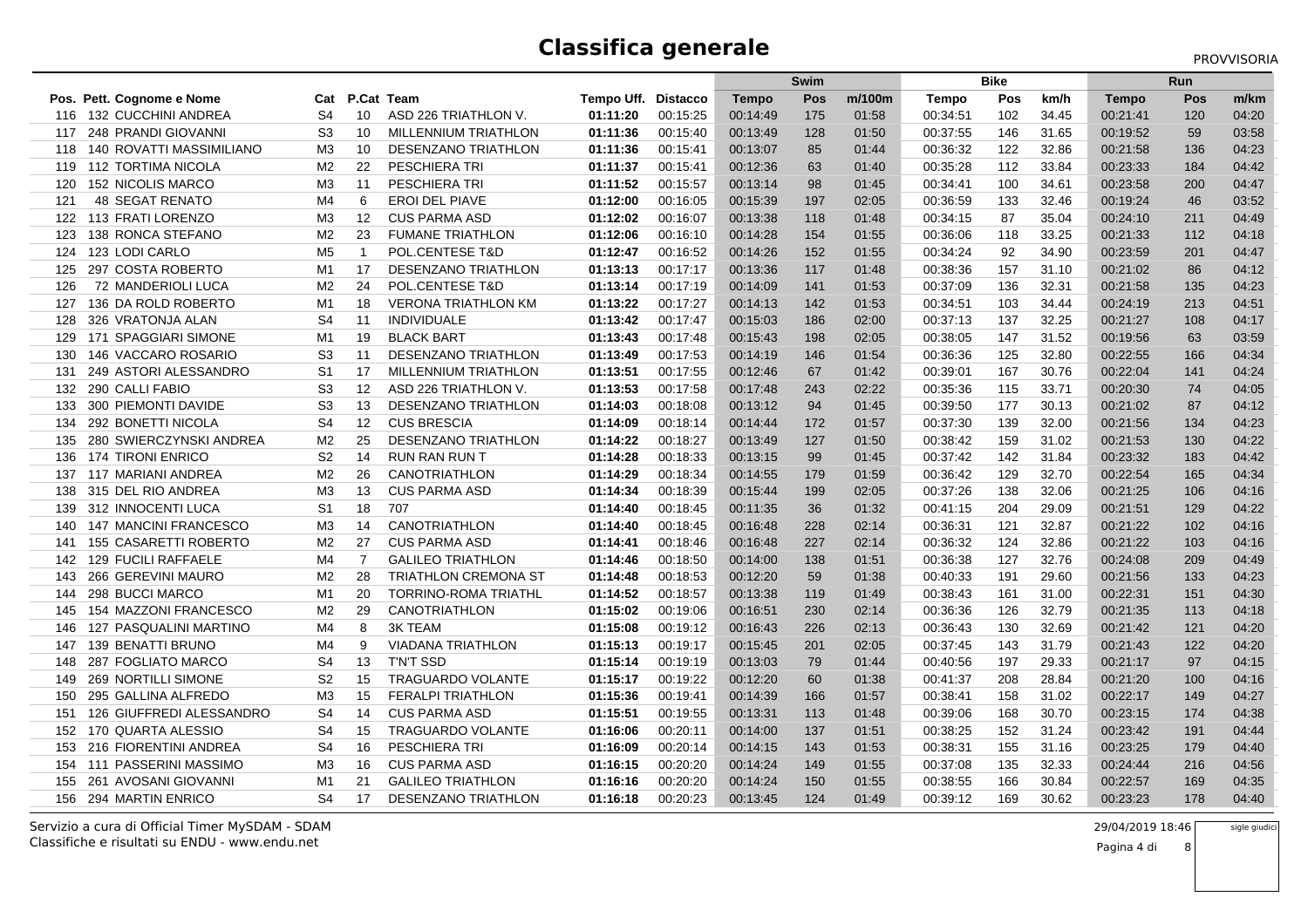PROVVISORIA

|                                         |                |                   |                            |            |                 | <b>Swim</b>  |     | <b>Bike</b> |          |     | Run   |              |     |       |
|-----------------------------------------|----------------|-------------------|----------------------------|------------|-----------------|--------------|-----|-------------|----------|-----|-------|--------------|-----|-------|
| Pos. Pett. Cognome e Nome               | Cat            |                   | P.Cat Team                 | Tempo Uff. | <b>Distacco</b> | <b>Tempo</b> | Pos | m/100m      | Tempo    | Pos | km/h  | <b>Tempo</b> | Pos | m/km  |
| 150 GAMBA SIMONE<br>157                 | JU             | 8                 | <b>CANOTTIERI SALO'</b>    | 01:16:28   | 00:20:33        | 00:13:08     | 89  | 01:45       | 00:34:19 | 90  | 34.98 | 00:29:02     | 274 | 05:48 |
| 254 BISSOLI ELVIS<br>158                | M1             | 22                | <b>3K TEAM</b>             | 01:16:36   | 00:20:41        | 00:16:41     | 224 | 02:13       | 00:38:35 | 156 | 31.11 | 00:21:21     | 101 | 04:16 |
| <b>145 CONTI LUCA</b><br>159            | M1             | 23                | <b>BLACK BART</b>          | 01:16:39   | 00:20:43        | 00:13:10     | 92  | 01:45       | 00:37:52 | 144 | 31.69 | 00:25:37     | 243 | 05:07 |
| 309 CARLINI DOMENICO<br>160             | M <sub>2</sub> | 30                | <b>FERALPI TRIATHLON</b>   | 01:16:41   | 00:20:46        | 00:14:43     | 169 | 01:57       | 00:40:29 | 189 | 29.65 | 00:21:30     | 111 | 04:17 |
| 278 BRENTEGANI FRANCESCO<br>161         | S4             | 18                | <b>VERONA TRIATHLON KM</b> | 01:16:48   | 00:20:53        | 00:13:55     | 135 | 01:51       | 00:41:14 | 202 | 29.11 | 00:21:41     | 119 | 04:20 |
| 190 RAGGI CRISTIANO<br>162              | M1             | 24                | <b>G.P. QUADRIFOGLIO</b>   | 01:16:51   | 00:20:56        | 00:16:52     | 231 | 02:14       | 00:38:45 | 162 | 30.98 | 00:21:15     | 95  | 04:14 |
| 229 CORUZZI SACHA<br>163                | M2             | 31                | <b>BLACK BART</b>          | 01:16:57   | 00:21:02        | 00:16:24     | 216 | 02:11       | 00:37:53 | 145 | 31.68 | 00:22:40     | 159 | 04:32 |
| 305 MULI MATTIA<br>164                  | S <sub>4</sub> | 19                | <b>G.P. QUADRIFOGLIO</b>   | 01:16:58   | 00:21:03        | 00:14:36     | 161 | 01:56       | 00:38:42 | 160 | 31.02 | 00:23:41     | 190 | 04:44 |
| <b>189 DOMENIGHINI GIACOMO</b><br>165   | S <sub>4</sub> | 20                | ASD 226 TRIATHLON V.       | 01:17:11   | 00:21:16        | 00:13:13     | 96  | 01:45       | 00:42:22 | 217 | 28.33 | 00:21:38     | 116 | 04:19 |
| 148 MOROSATO STEFANO<br>166             | M3             | 17                | T.D. CREMONA               | 01:17:13   | 00:21:18        | 00:17:24     | 238 | 02:19       | 00:38:49 | 164 | 30.92 | 00:21:01     | 85  | 04:12 |
| 173 RICCI THOMAS<br>167                 | M <sub>2</sub> | 32                | <b>CUS VERONA</b>          | 01:17:15   | 00:21:20        | 00:13:43     | 123 | 01:49       | 00:40:23 | 187 | 29.72 | 00:23:10     | 173 | 04:37 |
| 151 TOMEZZOLI TIZIANO<br>168            | ΜЗ             | 18                | <b>FUMANE TRIATHLON</b>    | 01:17:16   | 00:21:20        | 00:16:51     | 229 | 02:14       | 00:36:26 | 120 | 32.94 | 00:24:00     | 203 | 04:47 |
| 102 BOLZACCHINI FABIO<br>169            | M1             | 25                | PESCHIERA TRI              | 01:17:26   | 00:21:30        | 00:14:44     | 171 | 01:57       | 00:38:46 | 163 | 30.97 | 00:23:57     | 197 | 04:47 |
| 228 COSTANZI DAVIDE<br>170              | M2             | 33                | <b>CANOTRIATHLON</b>       | 01:17:49   | 00:21:54        | 00:14:29     | 155 | 01:55       | 00:39:58 | 179 | 30.02 | 00:23:22     | 176 | 04:40 |
| 175 BORHY MAURIZIO<br>171               | M <sub>5</sub> | $\overline{2}$    | <b>FUMANE TRIATHLON</b>    | 01:17:57   | 00:22:01        | 00:13:21     | 103 | 01:46       | 00:39:30 | 174 | 30.39 | 00:25:07     | 228 | 05:01 |
| 165 GUSSAGO NICOLA<br>172               | M1             | 26                | <b>FERALPI TRIATHLON</b>   | 01:17:59   | 00:22:04        | 00:16:57     | 232 | 02:15       | 00:37:31 | 140 | 31.99 | 00:23:32     | 182 | 04:42 |
| <b>166 ANTONINI SERGIO</b><br>173       | M <sub>2</sub> | 34                | <b>FUMANE TRIATHLON</b>    | 01:18:04   | 00:22:09        | 00:16:02     | 207 | 02:08       | 00:38:29 | 153 | 31.19 | 00:23:34     | 186 | 04:42 |
| 192 DI FEDERICO SIMONE<br>174           | S <sub>4</sub> | 21                | G.P. QUADRIFOGLIO          | 01:18:05   | 00:22:09        | 00:16:10     | 209 | 02:09       | 00:38:20 | 151 | 31.31 | 00:23:36     | 188 | 04:43 |
| 179 VITALE LUCA<br>175                  | S4             | 22                | <b>CUS PARMA ASD</b>       | 01:18:06   | 00:22:10        | 00:15:33     | 194 | 02:04       | 00:39:53 | 178 | 30.10 | 00:22:41     | 161 | 04:32 |
| <b>182 PERRELLA MASSIMILIANO</b><br>176 | M <sub>2</sub> | 35                | <b>EUROPA SSD</b>          | 01:18:12   | 00:22:16        | 00:15:20     | 191 | 02:02       | 00:40:36 | 193 | 29.56 | 00:22:17     | 148 | 04:27 |
| 318 ROSSI DANIELE<br>177                | S <sub>4</sub> | 23                | <b>INDIVIDUALE</b>         | 01:18:12   | 00:22:17        | 00:15:45     | 202 | 02:05       | 00:40:34 | 192 | 29.59 | 00:21:54     | 131 | 04:22 |
| 176 PIARDI ANDREA<br>178                | M <sub>6</sub> | $\mathbf{1}$      | <b>EUROPA SSD</b>          | 01:18:15   | 00:22:20        | 00:13:54     | 134 | 01:51       | 00:38:55 | 165 | 30.85 | 00:25:27     | 235 | 05:05 |
| 311 ANELLI FABIO<br>179                 | M2             | 36                | <b>CANOTTIERI SALO'</b>    | 01:18:30   | 00:22:34        | 00:15:00     | 185 | 01:59       | 00:40:47 | 195 | 29.43 | 00:22:43     | 163 | 04:32 |
| 285 BENATTI STEFANO<br>180              | M1             | 27                | <b>PESCHIERA TRI</b>       | 01:18:30   | 00:22:34        | 00:16:01     | 206 | 02:08       | 00:40:19 | 185 | 29.77 | 00:22:10     | 146 | 04:25 |
| 230 QUINTO DIEGO<br>181                 | M1             | 28                | SPARTANS BOLOGNA           | 01:18:32   | 00:22:36        | 00:13:08     | 88  | 01:45       | 00:39:20 | 171 | 30.51 | 00:26:04     | 250 | 05:12 |
| 195 MAGNI GIUSEPPE AUGUSTO<br>182       | M4             | 10                | <b>TRIATHLON BERGAMO</b>   | 01:18:35   | 00:22:39        | 00:16:17     | 215 | 02:10       | 00:39:19 | 170 | 30.52 | 00:23:00     | 170 | 04:35 |
| <b>188 FILIPPINI MATTIA</b><br>183      | S <sub>4</sub> | 24                | <b>SPORT MANAGEMENT</b>    | 01:18:38   | 00:22:42        | 00:16:25     | 218 | 02:11       | 00:39:23 | 172 | 30.48 | 00:22:51     | 164 | 04:34 |
| 167 BONFANTE CORRADO<br>184             | M4             | 11                | <b>TRI AIRONI</b>          | 01:18:51   | 00:22:56        | 00:13:19     | 102 | 01:46       | 00:37:39 | 141 | 31.88 | 00:27:53     | 268 | 05:34 |
| <b>142 MORESCHI FABIO</b><br>185        | S <sub>4</sub> | 25                | ASD 226 TRIATHLON V.       | 01:19:24   | 00:23:29        | 00:13:06     | 84  | 01:44       | 00:40:19 | 186 | 29.77 | 00:25:59     | 249 | 05:11 |
| 314 BO MASSIMILIANO<br>186              | M3             | 19                | <b>CUS PARMA ASD</b>       | 01:19:29   | 00:23:33        | 00:13:31     | 112 | 01:48       | 00:41:47 | 209 | 28.72 | 00:24:12     | 212 | 04:50 |
| 144 DEL GATTO MASSIMO<br>187            | M4             | $12 \overline{ }$ | <b>CUS TRENTO CTT</b>      | 01:19:31   | 00:23:36        | 00:17:57     | 246 | 02:23       | 00:38:13 | 148 | 31.41 | 00:23:22     | 177 | 04:40 |
| <b>168 SIMONELLI STEFANO</b><br>188     | M5             | 3                 | <b>TRAGUARDO VOLANTE</b>   | 01:19:37   | 00:23:42        | 00:14:04     | 139 | 01:52       | 00:40:09 | 182 | 29.89 | 00:25:25     | 233 | 05:04 |
| 202 BENASSI MASSIMILIANO<br>189         | M <sub>2</sub> | 37                | <b>VIADANA TRIATHLON</b>   | 01:19:52   | 00:23:56        | 00:14:23     | 148 | 01:55       | 00:38:29 | 154 | 31.19 | 00:27:00     | 260 | 05:24 |
| 293 BROCANELLI PAOLO<br>190             | M3             | 20                | <b>LC BOZEN</b>            | 01:19:54   | 00:23:59        | 00:14:31     | 157 | 01:56       | 00:41:29 | 207 | 28.93 | 00:23:54     | 195 | 04:46 |
| 296 BONARDI FABIO<br>191                | M1             | 29                | <b>EUROPA SSD</b>          | 01:20:04   | 00:24:08        | 00:14:39     | 165 | 01:57       | 00:41:50 | 211 | 28.69 | 00:23:36     | 189 | 04:43 |
| 299 CHIARELLI FABRIZIO<br>192           | S <sub>3</sub> | 14                | ASD 226 TRIATHLON V.       | 01:20:07   | 00:24:11        | 00:15:59     | 205 | 02:07       | 00:40:15 | 183 | 29.82 | 00:23:54     | 194 | 04:46 |
| 198 CO' MASSIMO<br>193                  | M3             | 21                | <b>TRI AIRONI</b>          | 01:20:27   | 00:24:31        | 00:15:24     | 192 | 02:03       | 00:41:08 | 200 | 29.17 | 00:23:55     | 196 | 04:46 |
| 327 BROZ RICCARDO<br>194                | S <sub>1</sub> | 19                | CANOTRIATHLON              | 01:20:32   | 00:24:37        | 00:14:43     | 170 | 01:57       | 00:41:48 | 210 | 28.71 | 00:24:02     | 205 | 04:48 |
| 184 MURARI ANDREA<br>195                | M1             | 30                | <b>TRAGUARDO VOLANTE</b>   | 01:20:33   | 00:24:37        | 00:13:49     | 129 | 01:50       | 00:41:11 | 201 | 29.14 | 00:25:33     | 239 | 05:06 |
| 177 GALLI MICHELE<br>196                | M <sub>2</sub> | 38                | T.D. CREMONA               | 01:20:38   | 00:24:42        | 00:18:00     | 248 | 02:23       | 00:40:52 | 196 | 29.36 | 00:21:46     | 126 | 04:21 |
| 194 PINTELLI STEFANO<br>197             | M4             | 13                | <b>CUS PARMA ASD</b>       | 01:20:39   | 00:24:44        | 00:16:16     | 214 | 02:10       | 00:39:39 | 175 | 30.28 | 00:24:45     | 219 | 04:56 |

Classifiche e risultati su ENDU - www.endu.netServizio a cura di Official Timer MySDAM - SDAM

 29/04/2019 18:46 sigle giudici

8

Pagina 5 di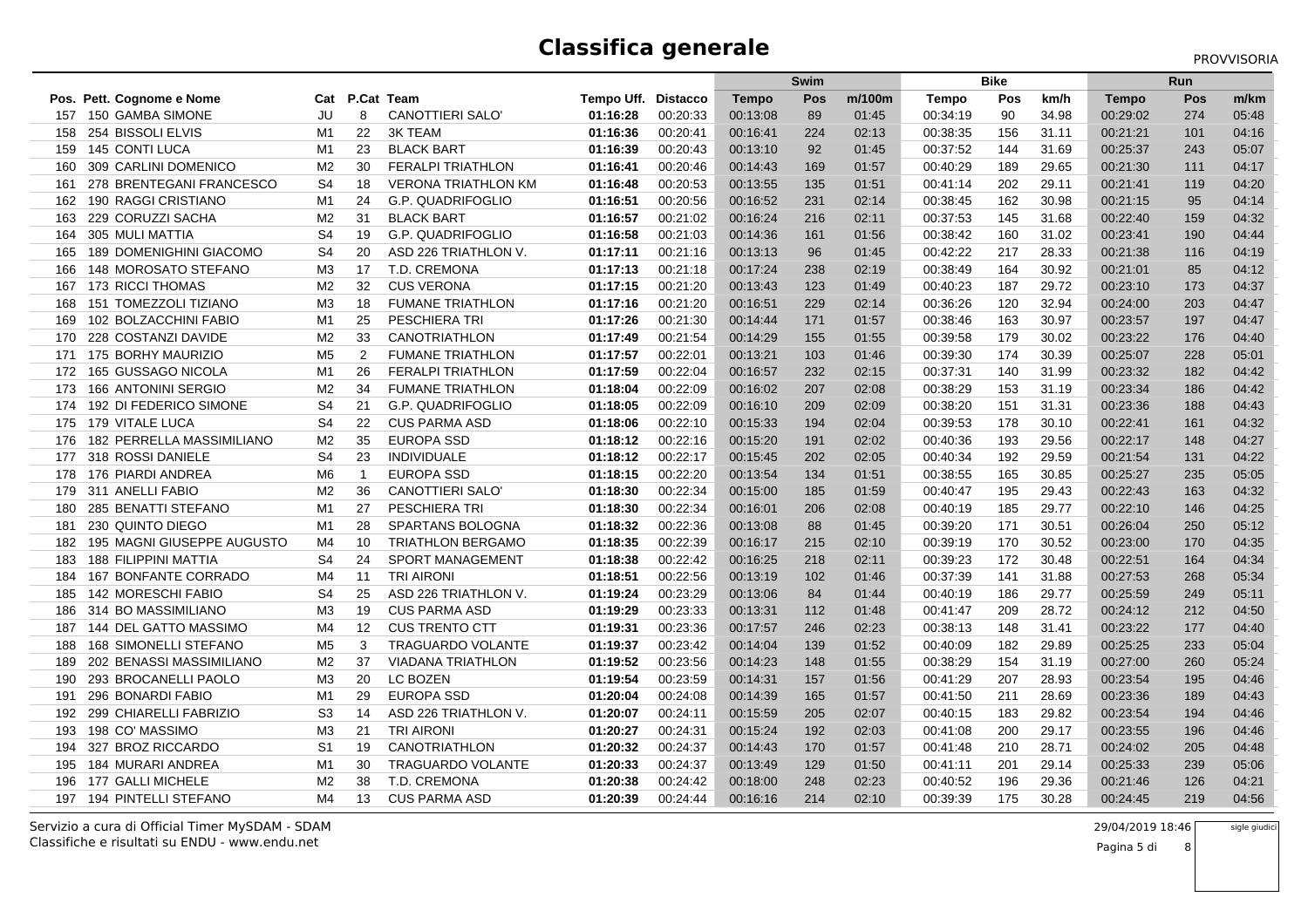PROVVISORIA

|     |                             |                |       |                             |            |                 | <b>Swim</b>  |     | <b>Bike</b> |          |     | Run   |              |                |       |
|-----|-----------------------------|----------------|-------|-----------------------------|------------|-----------------|--------------|-----|-------------|----------|-----|-------|--------------|----------------|-------|
|     | Pos. Pett. Cognome e Nome   | Cat            | P.Cat | Team                        | Tempo Uff. | <b>Distacco</b> | <b>Tempo</b> | Pos | m/100m      | Tempo    | Pos | km/h  | <b>Tempo</b> | Pos            | m/km  |
| 198 | 186 VENEZIANI FABRIZIO      | M4             | 14    | <b>CANOTRIATHLON</b>        | 01:20:47   | 00:24:51        | 00:15:35     | 196 | 02:04       | 00:39:39 | 176 | 30.27 | 00:25:34     | 240            | 05:06 |
| 199 | 172 IANNUCCI ANDREA         | S <sub>3</sub> | 15    | <b>ALL TRI SPORTS</b>       | 01:20:47   | 00:24:52        | 00:13:50     | 131 | 01:50       | 00:42:58 | 223 | 27.93 | 00:23:59     | 202            | 04:47 |
| 200 | 275 BAIZ MAHIR              | S <sub>4</sub> | 26    | <b>VERONA TRIATHLON KM</b>  | 01:20:48   | 00:24:53        | 00:16:30     | 221 | 02:11       | 00:42:41 | 220 | 28.12 | 00:21:38     | 118            | 04:19 |
| 201 | 286 POLATO ANDREA           | S4             | 27    | <b>DESENZANO TRIATHLON</b>  | 01:20:53   | 00:24:57        | 00:16:06     | 208 | 02:08       | 00:43:24 | 231 | 27.66 | 00:21:24     | 105            | 04:16 |
| 202 | 205 BEDOSTRI RAFFAELE       | M1             | 31    | <b>MODENA TRIATHLON</b>     | 01:21:00   | 00:25:05        | 00:14:37     | 162 | 01:56       | 00:41:53 | 212 | 28.65 | 00:24:31     | 215            | 04:54 |
| 203 | 317 MACFHIONNLAOICH EAMON   | M <sub>3</sub> | 22    | <b>Pulse Triathlon Club</b> | 01:21:05   | 00:25:10        | 00:16:29     | 220 | 02:11       | 00:42:01 | 215 | 28.57 | 00:22:36     | 156            | 04:31 |
| 204 | <b>169 SUSTA CLAUDIO</b>    | M <sub>3</sub> | 23    | <b>TRIATHLON CREMONA ST</b> | 01:21:06   | 00:25:10        | 00:16:57     | 233 | 02:15       | 00:40:02 | 181 | 29.99 | 00:24:07     | 207            | 04:49 |
| 205 | 268 RANZATO LUIGI           | M <sub>3</sub> | 24    | <b>CUS TRENTO CTT</b>       | 01:21:13   | 00:25:18        | 00:15:05     | 187 | 02:00       | 00:43:14 | 227 | 27.76 | 00:22:55     | 167            | 04:34 |
| 206 | 308 ZAVATTI SIMONE          | S <sub>4</sub> | 28    | PESCHIERA TRI               | 01:21:16   | 00:25:21        | 00:17:19     | 237 | 02:18       | 00:41:18 | 206 | 29.06 | 00:22:40     | 160            | 04:32 |
| 207 | 183 SALETTI FABRIZIO        | M <sub>3</sub> | 25    | PESCHIERA TRI               | 01:21:20   | 00:25:24        | 00:15:07     | 188 | 02:00       | 00:39:24 | 173 | 30.46 | 00:26:50     | 258            | 05:21 |
| 208 | 185 ODELLI OTTAVIO          | M1             | 32    | RASCHIANI TRI PAVESE        | 01:21:21   | 00:25:26        | 00:16:25     | 219 | 02:11       | 00:40:01 | 180 | 29.99 | 00:24:56     | 225            | 04:59 |
| 209 | 196 CAMMI CAMILLO           | M <sub>3</sub> | 26    | PIACENZATRIVITTORINO        | 01:21:48   | 00:25:53        | 00:16:10     | 211 | 02:09       | 00:38:13 | 149 | 31.40 | 00:27:26     | 264            | 05:29 |
| 210 | 193 GRAZIOLI CRISTIAN       | M1             | 33    | T.D. CREMONA                | 01:21:55   | 00:25:59        | 00:15:54     | 204 | 02:07       | 00:41:17 | 205 | 29.07 | 00:24:44     | 217            | 04:56 |
| 211 | 301 ARMANNI CRISTIAN        | M <sub>2</sub> | 39    | <b>SKY LINE NUOTO</b>       | 01:21:57   | 00:26:02        | 00:14:17     | 145 | 01:54       | 00:42:52 | 221 | 28.00 | 00:24:49     | 223            | 04:57 |
| 212 | 251 RUVIOLI FILIPPO         | M <sub>2</sub> | 40    | <b>TRIATHLON CREMONA ST</b> | 01:22:05   | 00:26:10        | 00:12:18     | 57  | 01:38       | 00:43:51 | 239 | 27.37 | 00:25:57     | 247            | 05:11 |
| 213 | 69 VEZZOLA VALERIO GIUSEPPE | M <sub>2</sub> | 41    | <b>CANOTTIERI SALO</b>      | 01:22:21   | 00:26:25        | 00:19:37     | 263 | 02:36       | 00:43:30 | 232 | 27.60 | 00:19:15     | 40             | 03:50 |
| 214 | 211 CASTELLI MICHELE        | M4             | 15    | T'N'T SSD                   | 01:22:22   | 00:26:27        | 00:15:44     | 200 | 02:05       | 00:43:05 | 225 | 27.86 | 00:23:34     | 185            | 04:42 |
| 215 | 200 RITARDO DOMENICO        | M <sub>5</sub> | 4     | <b>TRIATHLON BRESCIA</b>    | 01:22:25   | 00:26:29        | 00:17:53     | 245 | 02:23       | 00:41:05 | 199 | 29.22 | 00:23:28     | 181            | 04:41 |
| 216 | 213 VIGANO' PAOLO           | M3             | 27    | <b>TRI AIRONI</b>           | 01:22:36   | 00:26:41        | 00:14:25     | 151 | 01:55       | 00:40:56 | 198 | 29.32 | 00:27:16     | 263            | 05:27 |
| 217 | 270 ANDREOLI STEFANO        | M <sub>2</sub> | 42    | <b>VERONA TRIATHLON KM</b>  | 01:22:38   | 00:26:43        | 00:15:08     | 189 | 02:00       | 00:43:34 | 235 | 27.55 | 00:23:57     | 198            | 04:47 |
| 218 | 191 BARONI ANDREA           | M2             | 43    | <b>CUS PARMA ASD</b>        | 01:22:38   | 00:26:43        | 00:14:56     | 181 | 01:59       | 00:40:45 | 194 | 29.46 | 00:26:58     | 259            | 05:23 |
| 219 | 313 BERNARDI SIMONE         | S <sub>3</sub> | 16    | <b>CUS PARMA ASD</b>        | 01:22:45   | 00:26:49        | 00:16:13     | 212 | 02:09       | 00:43:16 | 229 | 27.74 | 00:23:17     | 175            | 04:39 |
| 220 | 237 PEZZOTTI SERGIO         | M <sub>2</sub> | 44    | ASD 226 TRIATHLON V.        | 01:22:51   | 00:26:56        | 00:14:40     | 168 | 01:57       | 00:41:55 | 213 | 28.63 | 00:26:17     | 254            | 05:15 |
| 221 | 267 LORENZI MARCO           | S <sub>3</sub> | 17    | <b>TRAGUARDO VOLANTE</b>    | 01:22:57   | 00:27:02        | 00:15:25     | 193 | 02:03       | 00:43:33 | 234 | 27.56 | 00:24:00     | 204            | 04:47 |
| 222 | 284 FOGAZZI FABIO           | M <sub>3</sub> | 28    | <b>MILLENNIUM TRIATHLON</b> | 01:23:05   | 00:27:09        | 00:16:42     | 225 | 02:13       | 00:38:18 | 150 | 31.33 | 00:28:05     | 269            | 05:36 |
| 223 | 324 BRIGHENTI ALFREDO       | S <sub>4</sub> | 29    | <b>INDIVIDUALE</b>          | 01:23:15   | 00:27:20        | 00:19:39     | 264 | 02:37       | 00:40:32 | 190 | 29.61 | 00:23:05     | 171            | 04:36 |
| 224 | 264 LARDO NICOLA            | S4             | 30    | <b>PESCHIERA TRI</b>        | 01:23:32   | 00:27:37        | 00:22:53     | 276 | 03:03       | 00:36:32 | 123 | 32.86 | 00:24:08     | 208            | 04:49 |
| 225 | 187 TADIELLO CARLO MARIA    | M4             | 16    | <b>VERONA TRIATHLON KM</b>  | 01:23:45   | 00:27:49        | 00:15:13     | 190 | 02:01       | 00:42:01 | 214 | 28.57 | 00:26:31     | 257            | 05:18 |
| 226 | 255 ROMANINI ANGELO         | M4             | 17    | <b>PIACENZATRIVITTORINO</b> | 01:23:51   | 00:27:55        | 00:14:48     | 173 | 01:58       | 00:43:35 | 236 | 27.54 | 00:25:29     | 237            | 05:05 |
| 227 | 277 BISSOLI FABIO           | M3             | 29    | <b>VERONA TRIATHLON KM</b>  | 01:23:51   | 00:27:56        | 00:18:50     | 257 | 02:30       | 00:42:19 | 216 | 28.36 | 00:22:42     | 162            | 04:32 |
| 228 | 197 ALDROVANDI MAURO        | M <sub>5</sub> | 5     | CANOTRIATHLON               | 01:23:52   | 00:27:57        | 00:13:51     | 133 | 01:50       | 00:44:35 | 246 | 26.92 | 00:25:27     | 236            | 05:05 |
| 229 | 325 FURATTINI SIMONE        | S <sub>4</sub> | 31    | <b>INDIVIDUALE</b>          | 01:23:57   | 00:28:02        | 00:15:34     | 195 | 02:04       | 00:43:02 | 224 | 27.89 | 00:25:22     | 232            | 05:04 |
| 230 | 279 FERRONATO MASSIMO       | M <sub>2</sub> | 45    | <b>VERONA TRIATHLON KM</b>  | 01:24:00   | 00:28:04        | 00:16:37     | 223 | 02:12       | 00:42:33 | 218 | 28.20 | 00:24:50     | 224            | 04:57 |
| 231 | 302 BERTUZZI ALBERTO        | S <sub>1</sub> | 20    | G.P. QUADRIFOGLIO           | 01:24:00   | 00:28:04        | 00:14:38     | 164 | 01:57       | 00:43:47 | 238 | 27.41 | 00:25:35     | 241            | 05:06 |
| 232 | 210 COIANTE FABRIZIO        | M1             | 34    | <b>PESCHIERA TRI</b>        | 01:24:17   | 00:28:22        | 00:14:36     | 159 | 01:56       | 00:41:15 | 203 | 29.10 | 00:28:28     | 273            | 05:41 |
| 233 | 306 PALLAVICINI LEONARDO    | M <sub>2</sub> | 46    | T.D. CREMONA                | 01:24:25   | 00:28:29        | 00:17:50     | 244 | 02:22       | 00:52:07 | 276 | 23.03 | 00:14:29     | $\overline{1}$ | 02:53 |
| 234 | 207 VENERONI CARLO          | M <sub>2</sub> | 47    | <b>COOPERATORI</b>          | 01:24:30   | 00:28:34        | 00:18:07     | 250 | 02:24       | 00:44:14 | 242 | 27.14 | 00:22:10     | 145            | 04:25 |
| 235 | 214 PIZZEGHELLA LUCA        | M <sub>3</sub> | 30    | <b>PESCHIERA TRI</b>        | 01:24:35   | 00:28:39        | 00:16:25     | 217 | 02:11       | 00:43:23 | 230 | 27.67 | 00:24:48     | 222            | 04:57 |
| 236 | 212 BORDONALI MASSIMO       | M <sub>2</sub> | 48    | <b>TRI AIRONI</b>           | 01:25:13   | 00:29:17        | 00:14:16     | 144 | 01:54       | 00:45:59 | 256 | 26.10 | 00:24:59     | 226            | 04:59 |
| 237 | 271 BONZANINI MATTEO        | S <sub>2</sub> | 16    | T.D. CREMONA                | 01:25:19   | 00:29:23        | 00:19:06     | 258 | 02:32       | 00:44:19 | 244 | 27.08 | 00:21:54     | 132            | 04:22 |
| 238 | 307 PIAZZI PAOLO            | M4             | 18    | T.D. CREMONA                | 01:25:20   | 00:29:24        | 00:18:00     | 247 | 02:23       | 00:43:35 | 237 | 27.54 | 00:23:45     | 192            | 04:45 |

Classifiche e risultati su ENDU - www.endu.netServizio a cura di Official Timer MySDAM - SDAM

 29/04/2019 18:46 sigle giudici

8

Pagina 6 di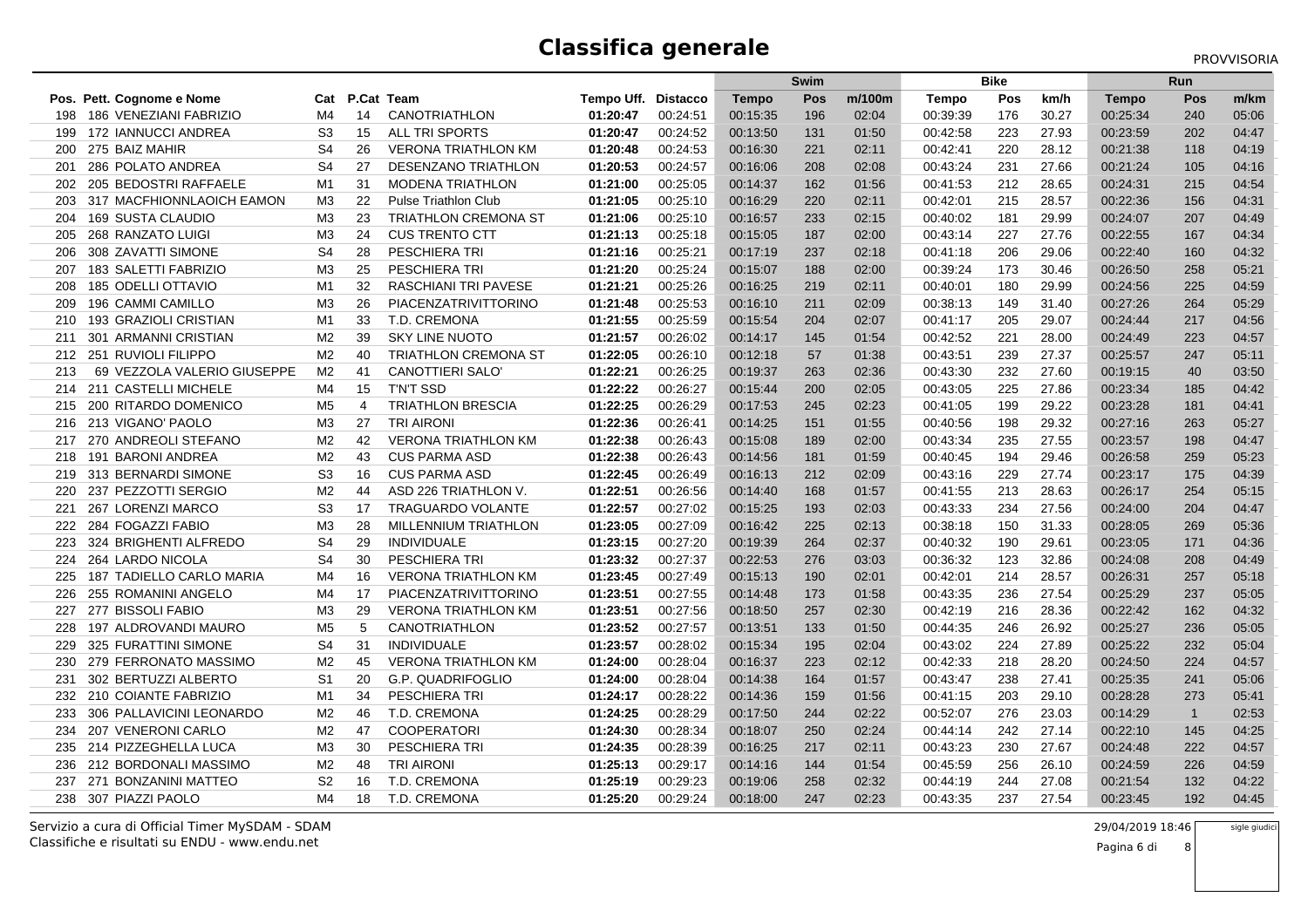PROVVISORIA

|                                |                                 |    |                             |            |                 | <b>Swim</b>  |            | <b>Bike</b> |              |     | <b>Run</b> |              |     |       |
|--------------------------------|---------------------------------|----|-----------------------------|------------|-----------------|--------------|------------|-------------|--------------|-----|------------|--------------|-----|-------|
| Pos. Pett. Cognome e Nome      | Cat                             |    | P.Cat Team                  | Tempo Uff. | <b>Distacco</b> | <b>Tempo</b> | <b>Pos</b> | m/100m      | <b>Tempo</b> | Pos | km/h       | <b>Tempo</b> | Pos | m/km  |
| 291 MANFREDINI GIACOMO<br>239  | M1                              | 35 | <b>CANOTRIATHLON</b>        | 01:25:26   | 00:29:31        | 00:14:53     | 178        | 01:59       | 00:44:37     | 247 | 26.90      | 00:25:57     | 248 | 05:11 |
| 265 MARCHETTI LORENZO<br>240   | M1                              | 36 | <b>EMPOLI TRIATHLON</b>     | 01:25:29   | 00:29:33        | 00:19:09     | 259        | 02:33       | 00:44:22     | 245 | 27.05      | 00:21:58     | 137 | 04:23 |
| 319 MERLINI DANIELE<br>241     | M3                              | 31 | <b>INDIVIDUALE</b>          | 01:26:08   | 00:30:13        | 00:16:10     | 210        | 02:09       | 00:44:45     | 248 | 26.82      | 00:25:14     | 230 | 05:02 |
| 203 BERTANI STEFANO<br>242     | M <sub>2</sub>                  | 49 | <b>GALILEO TRIATHLON</b>    | 01:26:09   | 00:30:13        | 00:12:55     | 73         | 01:43       | 00:42:58     | 222 | 27.94      | 00:30:17     | 275 | 06:03 |
| 256 ZANOTTI JACOPO<br>243      | M1                              | 37 | <b>MILLENNIUM TRIATHLON</b> | 01:26:36   | 00:30:41        | 00:20:03     | 268        | 02:40       | 00:40:15     | 184 | 29.82      | 00:26:20     | 255 | 05:15 |
| 219 MOSCARDI MATTEO<br>244     | S <sub>3</sub>                  | 18 | ASD 226 TRIATHLON V.        | 01:26:42   | 00:30:46        | 00:18:26     | 253        | 02:27       | 00:40:24     | 188 | 29.70      | 00:27:52     | 267 | 05:34 |
| 227 PASTORE MARCO<br>245       | S <sub>3</sub>                  | 19 | <b>FUMANE TRIATHLON</b>     | 01:26:50   | 00:30:55        | 00:17:09     | 236        | 02:17       | 00:42:38     | 219 | 28.15      | 00:27:05     | 261 | 05:24 |
| 204 DOUBIANI MOHAMED<br>246    | S <sub>4</sub>                  | 32 | ASD 226 TRIATHLON V.        | 01:26:54   | 00:30:59        | 00:20:05     | 269        | 02:40       | 00:44:16     | 243 | 27.11      | 00:22:34     | 153 | 04:30 |
| 322 QUINTABÀ LORENZO<br>247    | M <sub>2</sub>                  | 50 | <b>INDIVIDUALE</b>          | 01:26:57   | 00:31:01        | 00:16:14     | 213        | 02:09       | 00:43:14     | 228 | 27.76      | 00:27:30     | 265 | 05:29 |
| 217 POZZA FRANCO<br>248        | M <sub>3</sub>                  | 32 | ASD VICENZA TRIATHLO        | 01:27:34   | 00:31:38        | 00:16:31     | 222        | 02:12       | 00:44:57     | 250 | 26.70      | 00:26:06     | 252 | 05:13 |
| 233 BETTINESCHI MASSIMO<br>249 | M <sub>1</sub>                  | 38 | ASD 226 TRIATHLON V.        | 01:28:11   | 00:32:16        | 00:15:53     | 203        | 02:07       | 00:44:10     | 241 | 27.18      | 00:28:09     | 270 | 05:37 |
| 235 BRENNA ROBERTO<br>250      | M3                              | 33 | <b>SSD NPV</b>              | 01:28:42   | 00:32:47        | 00:18:08     | 251        | 02:24       | 00:44:06     | 240 | 27.22      | 00:26:30     | 256 | 05:17 |
| 258 PERCONTI CLAUDIO<br>251    | M1                              | 39 | DESENZANO TRIATHLON         | 01:29:01   | 00:33:05        | 00:20:18     | 270        | 02:42       | 00:45:15     | 252 | 26.52      | 00:23:28     | 180 | 04:41 |
| 273 ZAMBONI LUCA<br>252        | M <sub>3</sub>                  | 34 | <b>FUMANE TRIATHLON</b>     | 01:29:11   | 00:33:16        | 00:17:40     | 240        | 02:21       | 00:46:47     | 263 | 25.65      | 00:24:45     | 218 | 04:56 |
| 208 PALMIERI RAFFAELE<br>253   | S <sub>4</sub>                  | 33 | POL.CENTESE T&D             | 01:29:31   | 00:33:35        | 00:14:38     | 163        | 01:56       | 00:48:47     | 269 | 24.61      | 00:26:07     | 253 | 05:13 |
| 199 FRANCAVILLA VITO<br>254    | M <sub>2</sub>                  | 51 | <b>CUS PARMA ASD</b>        | 01:29:35   | 00:33:39        | 00:18:04     | 249        | 02:24       | 00:48:22     | 268 | 24.81      | 00:23:09     | 172 | 04:37 |
| 201 PARONI PAOLO<br>255        | M <sub>3</sub>                  | 35 | PESCHIERA TRI               | 01:29:35   | 00:33:40        | 00:17:42     | 241        | 02:21       | 00:46:36     | 261 | 25.75      | 00:25:17     | 231 | 05:03 |
| 289 GASTALDO ANDREA<br>256     | M <sub>3</sub>                  | 36 | T'N'T SSD                   | 01:29:37   | 00:33:41        | 00:18:13     | 252        | 02:25       | 00:45:30     | 254 | 26.37      | 00:25:54     | 245 | 05:10 |
| 223 SPOTTI NICOLA<br>257       | M1                              | 40 | <b>G.P. QUADRIFOGLIO</b>    | 01:29:45   | 00:33:49        | 00:21:10     | 273        | 02:49       | 00:43:10     | 226 | 27.80      | 00:25:25     | 234 | 05:04 |
| 209 FRANZONI ROBERTO<br>258    | M <sub>2</sub>                  | 52 | <b>TRAGUARDO VOLANTE</b>    | 01:29:50   | 00:33:54        | 00:19:57     | 267        | 02:39       | 00:46:19     | 258 | 25.91      | 00:23:35     | 187 | 04:42 |
| 252 TARAVELLA EMANUELE<br>259  | S <sub>4</sub>                  | 34 | <b>TRIATHLON CREMONA ST</b> | 01:29:51   | 00:33:55        | 00:18:40     | 255        | 02:29       | 00:46:24     | 259 | 25.86      | 00:24:48     | 220 | 04:57 |
| 323 MARTINI SANDRO<br>260      | S <sub>4</sub>                  | 35 | <b>INDIVIDUALE</b>          | 01:29:56   | 00:34:01        | 00:14:36     | 160        | 01:56       | 00:46:57     | 264 | 25.56      | 00:28:24     | 272 | 05:40 |
| 281 TURRA STEFANO<br>261       | M1                              | 41 | MILLENNIUM TRIATHLON        | 01:30:04   | 00:34:09        | 00:19:24     | 262        | 02:35       | 00:43:32     | 233 | 27.57      | 00:27:09     | 262 | 05:25 |
| 276 BELVISO GIANLUCA<br>262    | M <sub>1</sub>                  | 42 | <b>VERONA TRIATHLON KM</b>  | 01:30:19   | 00:34:24        | 00:19:46     | 265        | 02:38       | 00:44:57     | 249 | 26.70      | 00:25:37     | 242 | 05:07 |
| 320 SOBACCHI PAOLO<br>263      | M <sub>2</sub>                  | 53 | <b>INDIVIDUALE</b>          | 01:30:50   | 00:34:55        | 00:19:17     | 260        | 02:34       | 00:46:46     | 262 | 25.66      | 00:24:48     | 221 | 04:57 |
| 263 SPOTTI PAOLO<br>264        | S <sub>4</sub>                  | 36 | <b>G.P. QUADRIFOGLIO</b>    | 01:31:08   | 00:35:12        | 00:21:46     | 275        | 02:54       | 00:45:33     | 255 | 26.35      | 00:23:50     | 193 | 04:45 |
| 222 PRETTO ROMEO<br>265        | M <sub>2</sub>                  | 54 | T'N'T SSD                   | 01:31:57   | 00:36:01        | 00:17:02     | 234        | 02:16       | 00:47:12     | 265 | 25.42      | 00:27:43     | 266 | 05:32 |
| 266                            | 220 BATTISTUTA GIANFRANCO<br>M4 | 19 | <b>SSD NPV</b>              | 01:32:03   | 00:36:08        | 00:21:25     | 274        | 02:51       | 00:45:08     | 251 | 26.59      | 00:25:31     | 238 | 05:06 |
| 283 SALVALAI ANGIOLINO<br>267  | M <sub>3</sub>                  | 37 | <b>MILLENNIUM TRIATHLON</b> | 01:32:51   | 00:36:56        | 00:19:23     | 261        | 02:34       | 00:45:15     | 253 | 26.52      | 00:28:14     | 271 | 05:38 |
| 236 GIORGETTI MARCO<br>268     | S4                              | 37 | <b>BLACK BART</b>           | 01:33:01   | 00:37:05        | 00:17:03     | 235        | 02:16       | 00:52:01     | 275 | 23.07      | 00:23:58     | 199 | 04:47 |
| 221 GIONI MATTEO<br>269        | M3                              | 38 | <b>CANOTRIATHLON</b>        | 01:33:33   | 00:37:38        | 00:14:56     | 180        | 01:59       | 00:47:57     | 267 | 25.03      | 00:30:41     | 276 | 06:08 |
| 316 VANNUCCI ARMANDO<br>270    | M3                              | 39 | <b>CUS PARMA ASD</b>        | 01:33:39   | 00:37:44        | 00:20:52     | 271        | 02:46       | 00:47:39     | 266 | 25.19      | 00:25:09     | 229 | 05:01 |
| 215 CUTRINO EMILIANO<br>271    | M <sub>2</sub>                  | 55 | <b>G.S. BARDOLINO</b>       | 01:34:11   | 00:38:15        | 00:18:47     | 256        | 02:30       | 00:49:30     | 270 | 24.25      | 00:25:55     | 246 | 05:10 |
| 272 PANIZZARI CARLO<br>272     | M <sub>2</sub>                  | 56 | TRI TEAM BRIANZA            | 01:35:02   | 00:39:06        | 00:21:02     | 272        | 02:48       | 00:49:58     | 272 | 24.02      | 00:24:02     | 206 | 04:48 |
| 257 BORGARINO MATTIA<br>273    | M <sub>3</sub>                  | 40 | <b>CUS PARMA ASD</b>        | 01:35:43   | 00:39:48        | 00:18:39     | 254        | 02:29       | 00:50:59     | 273 | 23.54      | 00:26:06     | 251 | 05:13 |
| 274                            | 288 RUGGIRELLO SALVATORE<br>S4  | 38 | T'N'T SSD                   | 01:36:01   | 00:40:05        | 00:19:55     | 266        | 02:39       | 00:51:58     | 274 | 23.09      | 00:24:09     | 210 | 04:49 |
| 274 ZEN STEFANO<br>275         | M1                              | 43 | <b>VERONA TRIATHLON KM</b>  | 01:36:15   | 00:40:20        | 00:25:21     | 278        | 03:22       | 00:46:27     | 260 | 25.84      | 00:24:28     | 214 | 04:53 |
| 260 LAUDATO ROSARIO<br>276     | S <sub>4</sub>                  | 39 | <b>MERAVIGLIE TRIATHLON</b> | 01:36:23   | 00:40:27        | 00:17:48     | 242        | 02:22       | 00:52:42     | 278 | 22.77      | 00:25:54     | 244 | 05:10 |
| 253 STAGNO MAURIZIO<br>277     | M <sub>3</sub>                  | 41 | <b>TRIATHLON CREMONA ST</b> | 01:37:33   | 00:41:37        | 00:13:42     | 122        | 01:49       | 00:52:17     | 277 | 22.96      | 00:31:35     | 277 | 06:18 |
| 321 DORINI LEONARDO<br>278     | M <sub>3</sub>                  | 42 | <b>INDIVIDUALE</b>          | 01:38:15   | 00:42:19        | 00:23:40     | 277        | 03:09       | 00:49:35     | 271 | 24.20      | 00:25:00     | 227 | 04:59 |
| 279 225 TOSO FRANCO            | M <sub>3</sub>                  | 43 | CANOTRIATHLON               | 01:49:20   | 00:53:25        | 00:17:27     | 239        | 02:19       | 00:46:18     | 257 | 25.92      | 00:45:36     | 278 | 09:07 |

Servizio a cura di Official Timer MySDAM - SDAMClassifiche e risultati su ENDU - www.endu.net

29/04/2019 18:46

 Pagina 7 diPagina 7 di 8